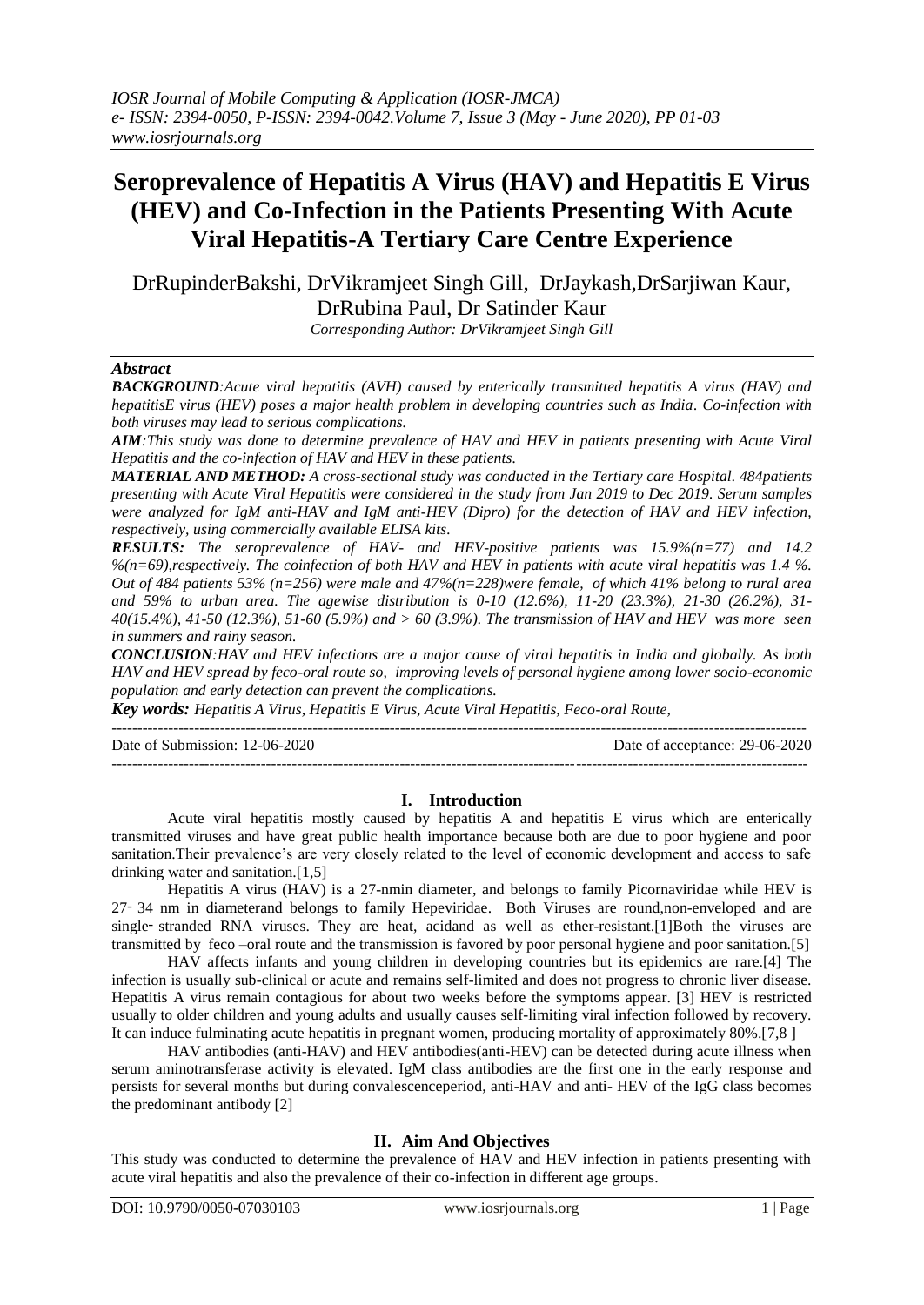#### **III. Material And Methods**

*StudyDesign :* Present study is retrospective study, which included 484 sera of patients (both In patient and out patients ) presenting with acute viral hepatitis from Jan 2019 to Dec 2019 in a tertiary care, Hospital in North India.

*Inclusion Criteria:* Samples with request of both HAV IgM and HEV IgM were included in this study.

*Exclusion Criteria:* Samples with request of either HAV IgM or HEV IgM were not included in this study.

*Procedure:*On the basis of history, serum samples were analysed for IgM anti HAV and IgM anti-HEV for the detection of acute hepatitis A and acute hepatitis E, respectively using commercially available ELISA kits (Dipro Diagnostics for HAV IgM ELISA and HEV IgM ELISA). All tests were carried out as per the manufacturer's instructions.Statistical analysis was done by using SPSS system .test for quantitative variable. [1,2]

#### **IV. Results**

A total of 484 serum samples were processed for HAV and HEV IgM in Viral Research Diagnostic lab of a Tertiary care Hospital. Among all the samples, 256 samples were from male patients and 228 samples were from female patients. Maximum patients were in the age group of 21-30 ( $n= 127$ ) followed by 11-20 years ( $n=$ 113). Out of 484 samples, 77 (15.9%) sampleswere only HAV IgM positive, 69 (14.2%) samples were only HEV IgM positive and 7 (1.4%) samples were found positive for both HAV and HEV IgM. The overall prevalence of HAV and HEV infection was found 31.6% (n=153).HAV infection is more common in males (54.5%) as compare to females (45.5%). While HEV infection is more common in females(59.4%) as compare to males (40.6%). The coinfection of HAV and HEV comes out to be 4.5% (n=7). The rise in cases was observed in the month of June, July and August 2019 i.e 34.2%, 35%, 25.7% for HAV and 23.6%, 21.0%, 21.4% for HEV respectively.

**Table 2 . Distribution of HAV and HEV Positive cases (n=153)**

| Name of the virus   | Male | Female         |
|---------------------|------|----------------|
| <b>HAV</b>          | 42   | ັ              |
| <b>HEV</b>          | 28   |                |
| HAV+HEV coinfection |      |                |
| Total               |      | 7 <sup>c</sup> |

| <b>Age Group</b> | <b>Total Cases Studied</b> | <b>Total positive cases</b> |            |                                |
|------------------|----------------------------|-----------------------------|------------|--------------------------------|
| (Years)          |                            | <b>HAV</b>                  | <b>HEV</b> | <b>Coinfection HAV and HEV</b> |
| $0-10$           | 61                         | 29                          |            |                                |
| $11-20$          | 113                        | 24                          | 18         |                                |
| $21-30$          | 127                        | 19                          | 22         |                                |
| $31-40$          | 75                         |                             |            |                                |
| $41 - 50$        | 60                         |                             |            |                                |
| 51-60            | 29                         |                             |            |                                |
| >60              | 19                         |                             |            |                                |
| Total            | 484                        | 77                          | 69         |                                |

#### **Table 1. Age-Wise Distribution of HAV and HEV tested cases (n=484)**

### **V. Discussion**

Hepatitis A Virus (HAV) and Hepatitis E virus (HEV) infectionsare important public health problem especially in developing countries like India and they are responsible for sporadic hepatitis in adults. India is hyperendemic for HEV, with the disease presenting both as outbreaks and as cases of acute sporadic viral hepatitis. Most of these outbreaks are due to contamination of drinking water supplies with sewerage water.

HAV is considered to be themost common cause of viral hepatitis worldwide.But in the present study, no significant differencebetween the seroprevlence of HAV and HEVwas found. Though seroprevlence of HAV (24%) was slightly higher than HEV (22.2%), which is in concordance with the results of other studies from different regions of the country, no significant difference was seen in clinical presentation among HAV and HEV cases. [6, 7, 8]

It is considered that HAV infection is a disease of infants and young children and the same was found in our study with 38% of total HAV positivity was seen in children less than 10 years. On the other side, HEV positive cases were found maximum in population of 21–30 (32%) age group with slightly more frequent in males than females. This justifies the preponderance of HEV infection in older children and young adults.  $[1,2,6]$